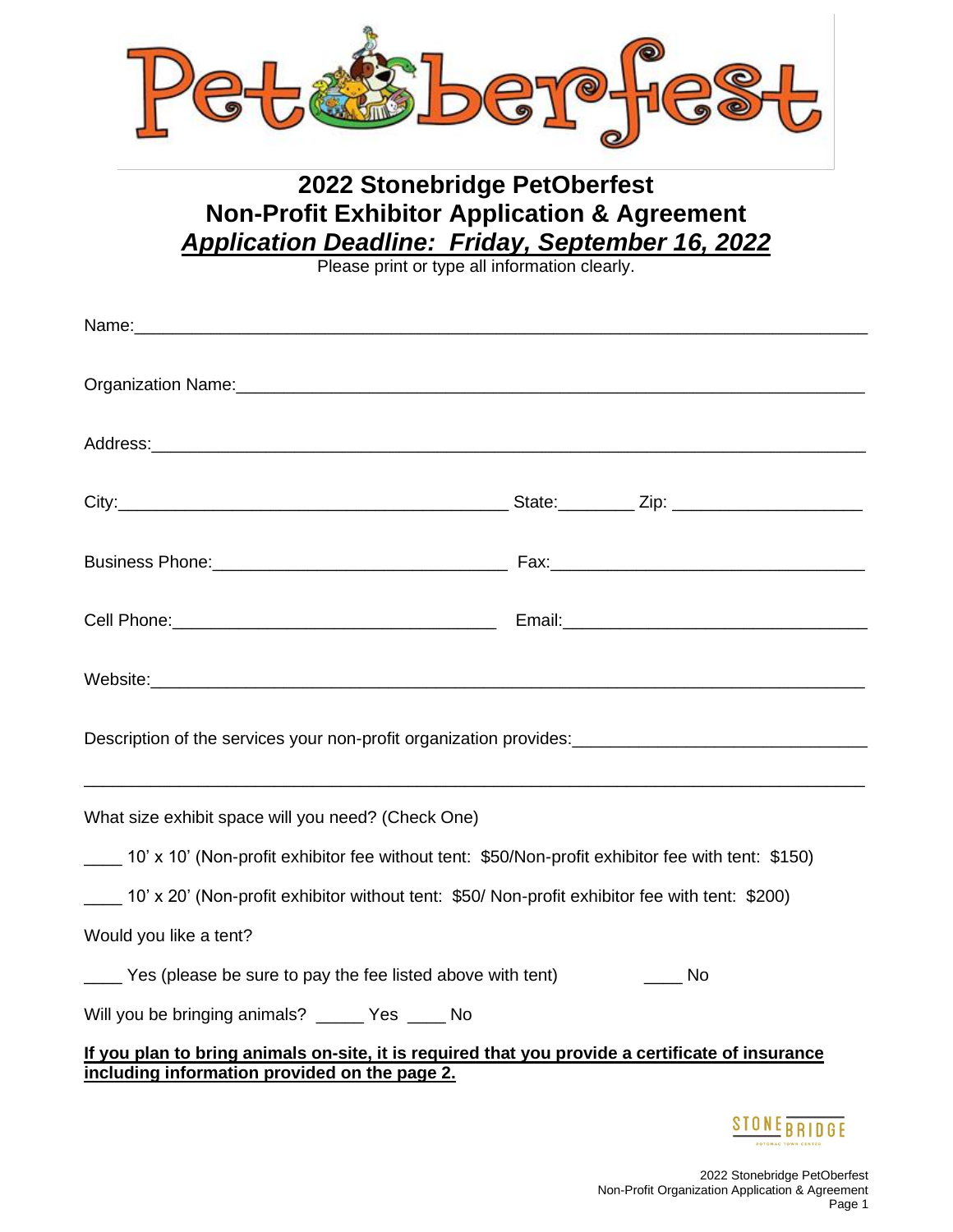

\_\_\_\_\_\_\_\_\_\_\_\_\_\_\_\_\_\_\_\_\_\_\_\_\_\_\_\_\_\_\_\_\_\_\_\_\_\_\_\_\_\_\_\_\_\_\_\_\_\_\_\_\_\_\_\_\_\_\_\_\_\_\_\_\_\_\_\_\_\_\_\_\_\_\_\_\_\_\_\_\_\_

Description of what type of display you would like to host at the event:

## 2022 Stonebridge PetOberfest Policies & Procedures

- Notice of cancelation of participation in the event must be received by Friday, September 30<sup>th</sup> in order to have the application fee refunded. If notice of cancelation is received after Friday, September  $30<sup>th</sup>$ , the application fee will be forfeited by the participating business and applied to costs incurred by event management.
- Participating non-profit exhibitors will receive:
	- o Opportunity to display and sell products
	- o (2) covered tables and (2) chairs
	- o Exhibit signage & listing in event program
	- o Tent per request and payment
- Exhibit spaces are assigned based on the discretion of the event management.
- Non-profit exhibitors must sign a hold harmless agreement or provide a certificate of insurance with the information listed below:

Certificate Holder: JBG/Woodbridge Retail, LLC c/o JBG/Retail Management, LLC 15201 Potomac Town Place Suite 180 Woodbridge, VA 22191

Additional Insured: JBG/Woodbridge Retail, L.L.C., Wells Fargo JBG Smith Properties LP JBG/Retail Management, LLC, JBG Smith Employee Company, L.L.C. JBGS Management OP, L.P.

- Non-profit exhibitors must have their booth manned for the duration of the event.
	- o The event will start at 11am and end at 4pm.
	- $\circ$  Exhibitor set-up will begin at 9am on Saturday, October 15, 2022 and exhibitors must be set-up no later than 10:30am. (Additional set-up time will be given on a case by case basis). Please indicate if you will require additional set-up time here: \_\_\_\_\_\_ Yes  $\overline{\mathsf{N}}$ o
	- $\circ$  Vehicle access will be provided to each exhibitor for set-up, however, each exhibitor will need to be prepared to move items with dollies or handcarts.
	- o Exhibitors cannot start taking down their exhibit until 4pm.

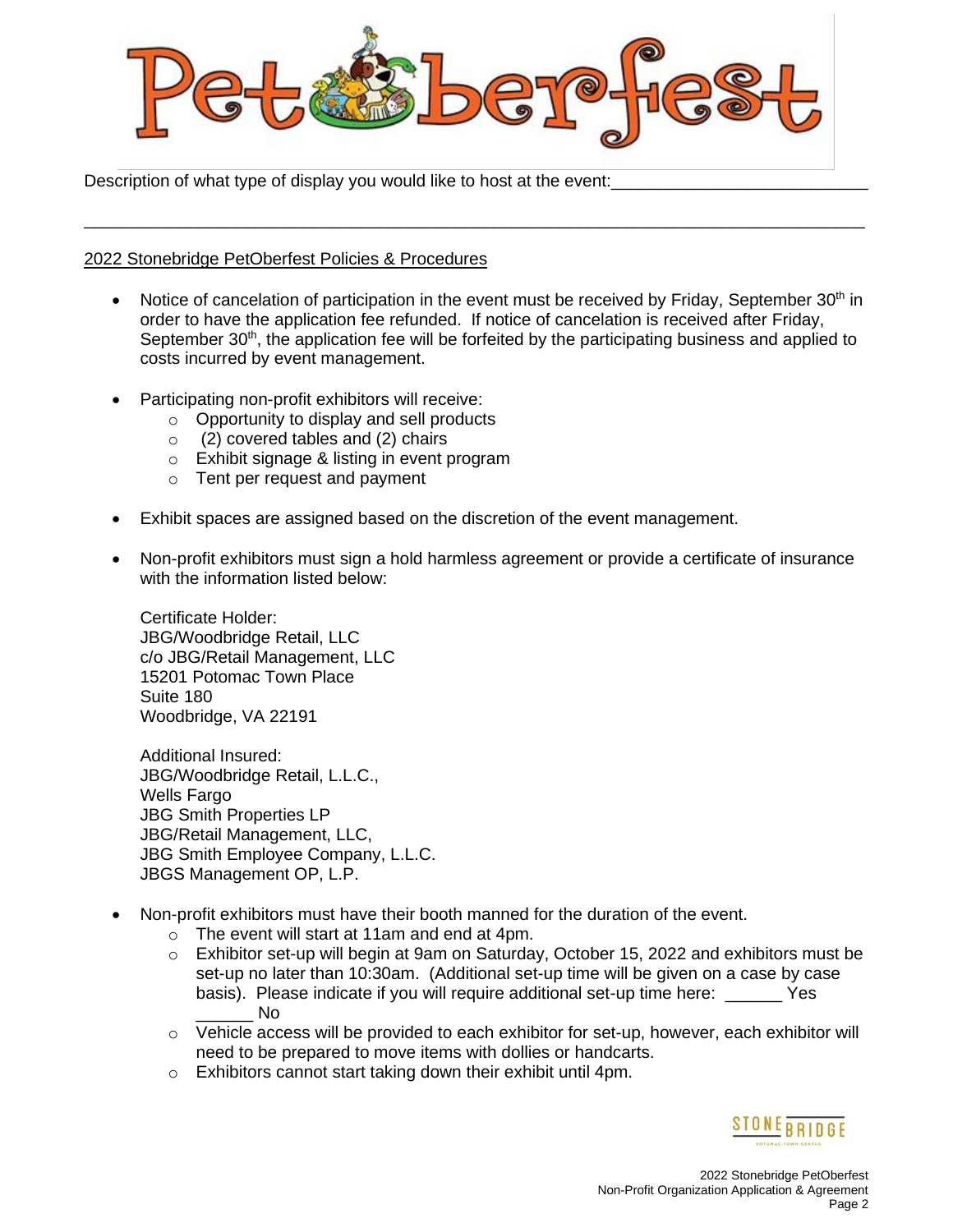

- o Exhibitors must have their space dismantled no later than 6pm.
- $\circ$  Event management and their agent affiliates will not be responsible for any lost or stolen items from exhibit.
- Event management has the right to reschedule the event or close the event early in the event of inclement weather.
- Exhibitors are NOT permitted to leave early unless directed by the event management.
- Electricity will NOT be provided and generators are not permitted.
- Handwritten signs are not permitted. Event management has the right to remove materials that are not acceptable.

## Application Instructions

- **Non-profit applications and checks are due no later than Friday, September 16, 2022.**
- Exhibit space will not be reserved for your organization until both the application and check have been received.
- There will be an additional \$100 charge to participate in the event if application and fees are submitted after Friday, September 16, 2022. Exhibitor space will be reserved as space allows.
- Application fees will NOT BE REFUNDED after September 30<sup>th</sup> due to cost incurred by event management.
- **Checks should be made payable to JBG/Woodbridge Retail, LLC. Please indicate "PetOberfest 2022" in memo section.**
- Fax a copy of the check and completed application to 1-800-304-3519.
- **Mail the completed application with payment no later than September 16th to:**

Stonebridge Management Office Attn: Anastasia Podorski 15201 Potomac Town Place Suite 180 Woodbridge, VA 22191